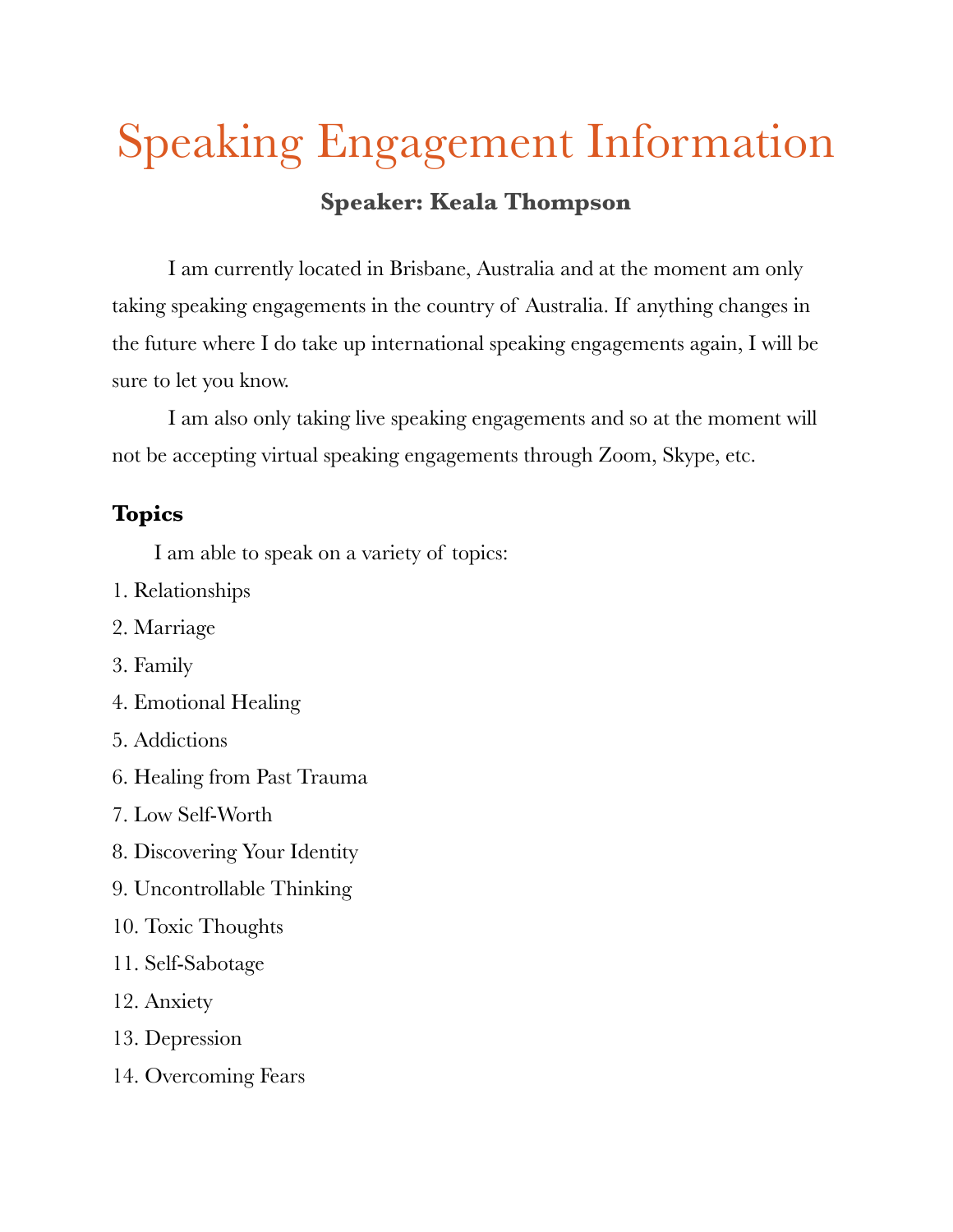- 15. Healing From Triggers
- 16. Forgiveness
- 17. Restoring Intimacy
- 18. Psychological Abuse
- 19. Spiritual Abuse
- 20. Domestic Violence
- 21. Creating a Safe Space
- 22. Healthy vs Toxic Jealousy
- 23. Facing Denial
- 24. The Blame Game
- 25. Toxic Guilt
- 26. Health
- 27. Bible Prophecy
- 28. How To Reach People
- 29. God's Character of Love
- 30. And More…

## **Logistics**

We ask that the Event Host cover the travel, food and lodging expenses for our family of 3 in relation to the Event.

In regards to travel, we ask that the Event Host cover our round trip tickets for the 3 of us.

In regards to a place to stay, food and transportation, we ask that the Event Host cover our lodging, meals and transportation. (Lodging, food and transportation can also be done through a church member's home in order to save money)

We also ask if we can provide our free resources such as brochures, etc.